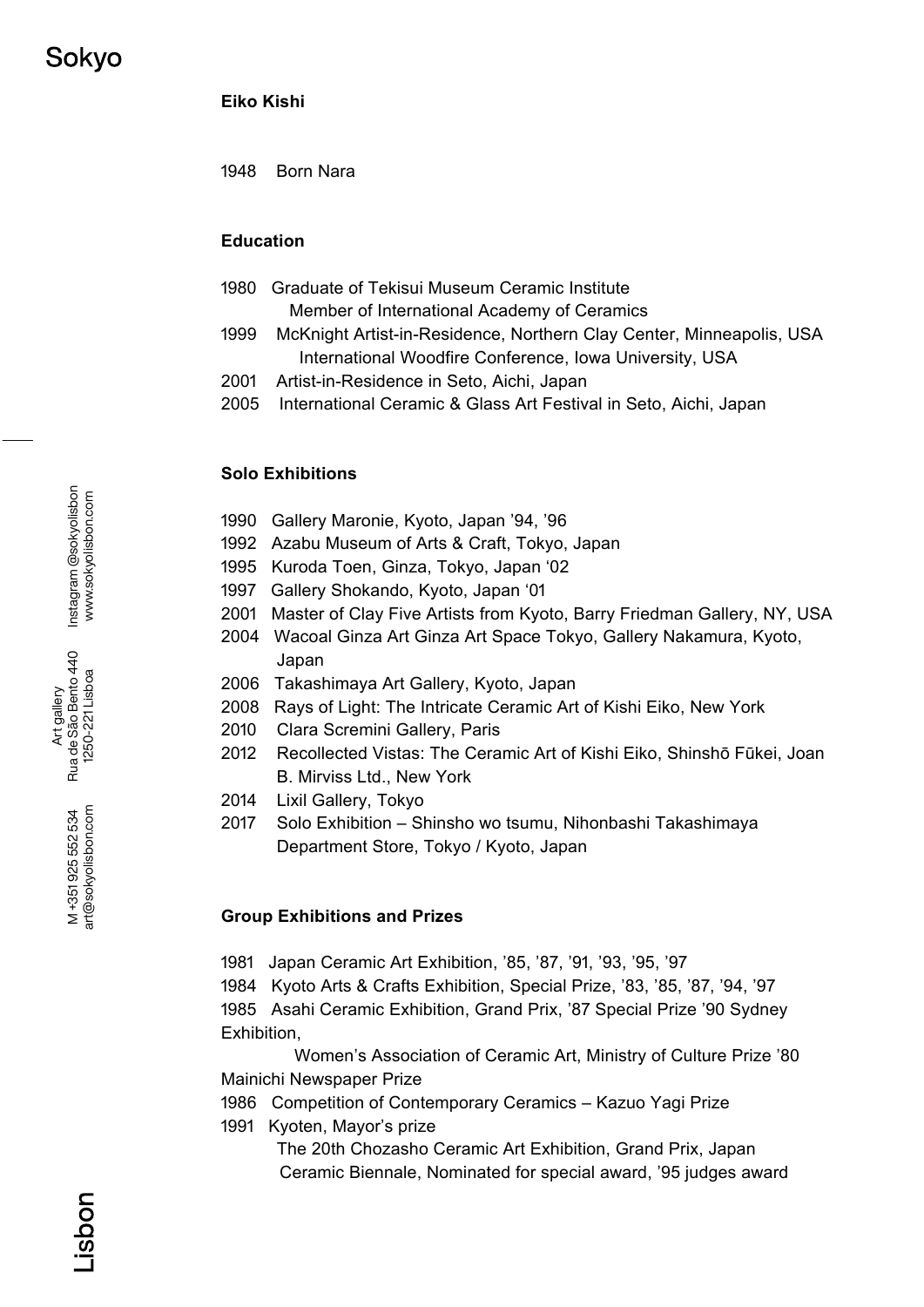"Kyoto Contemporary Ceramics Artists Exhibition", '94, '96 Selected Daimaru Museum, Kyoto, Japan

"Master of Kyoto Ceramic Artists", Daimaru Art Gallery, Kyoto, Japan "New Artists Exhibition-Ceramic Art", '94 Selected, Itami Craft Center, Japan

1994 "Extreme Osaka", Milan Italy

1995 Stoneware Competition, 2nd Prize, '91 Memorial prize

The 4th International Ceramic Competition '95 Mino, Japan

1997 The 35th Grant Prix Exhibition of Asahi Ceramic Art Exhibition

1998 Japan & Korea Women's Ceramic Art Exhibition, Itami Craft Center, Japan

Fletcher Challenge Ceramic Award, New Zealand

1999 The 51st International Competition for Contemporary Ceramic Art, Silver Medal Prize, Faenza, Italy

 "Korea & Japan Women's Ceramic Art Exhibition" Gallery Kopac, Seoul, Korea

2000 "Five McKnight Artists", Northern Clay Center, Minneapolis, USA "the WSU Exhibition", Winona State University, Minnesota, USA

2001 "Art and Crafts Kyoto Exhibition", The City Art Center, Edinburgh, UK

2002 "Kyoto Arts & Craft association Exhibition", The 25th Anniversary Prize, '01-'05 selected

"Artist-in-Residence in Seto 2001-2002" Seto Ceramic & Glass Art

Center, Aichi followed by exhibition at Seto City Cultural Center exhibition hall. International Art & Design Fair, NY, USA

SOFA Chicago, USA

The 18th Biennale International Ceramic Art of Vallauris, France 2004 1st Taiwan Ceramics Biennale, Taipei

2005 "Contemporary Clay – Japanese Ceramics for the new century", Museum of Fine Arts, Boston, USA

1st International Triennial of Sillicate Arts, 2005, Kecskemet, Hungary 2006 "Contemporary Clay – Japanese Ceramics for the new century", Japan Society, NY, USA

2007 Cheerful Kyoyaki Ceramics Exhibition: the 100th anniversary of the founding of Takashimaya Art Gallery, Takashimaya Art Gallery, Osaka, Kyoto, Tokyo

Soaring Voices – Contemporary Japanese Women Ceramic Artists, The Shigaraki Ceramic Cultural Park, Shiga. Exhibition traveled to New Otani Art Museum, Tokyo, Japan; le musée National Céramique à Sèvres, Sèvres, France; Crocker Art Museum, Sacramento, CA; The Katzen Arts Center at American University, Washington, DC; The Crow Collection of Asian Art, Dallas, TX; Morikami Museum and Japanese Gardens, Delray Beach, FL; The Samuel P. Harn Museum of Art, University of Florida, Gainesville, FL; Arizona State University Art Museum, Tempe AZ; Western Gallery at Western Washington University, Bellingham, WA; City Arts Center, Oklahoma City, OK; Maui Arts and Cultural Center, Kahului, HI

2008 The Dauer Collection- Contemporary Studio Ceramics, California State University, Sacramento, University Library Gallery

Instagram @sokyolisbon Instagram @sokyolisbon www.sokyolisbon.com www.sokyolisbon.com

Art gallery<br>Rua de São Bento 440<br>1250-221 Lisboa Rua de São Bento 440 1250-221 Lisboa

> art@sokyolisbon.com art@sokyolisbon.com M +351925552534 M +351 925 552 534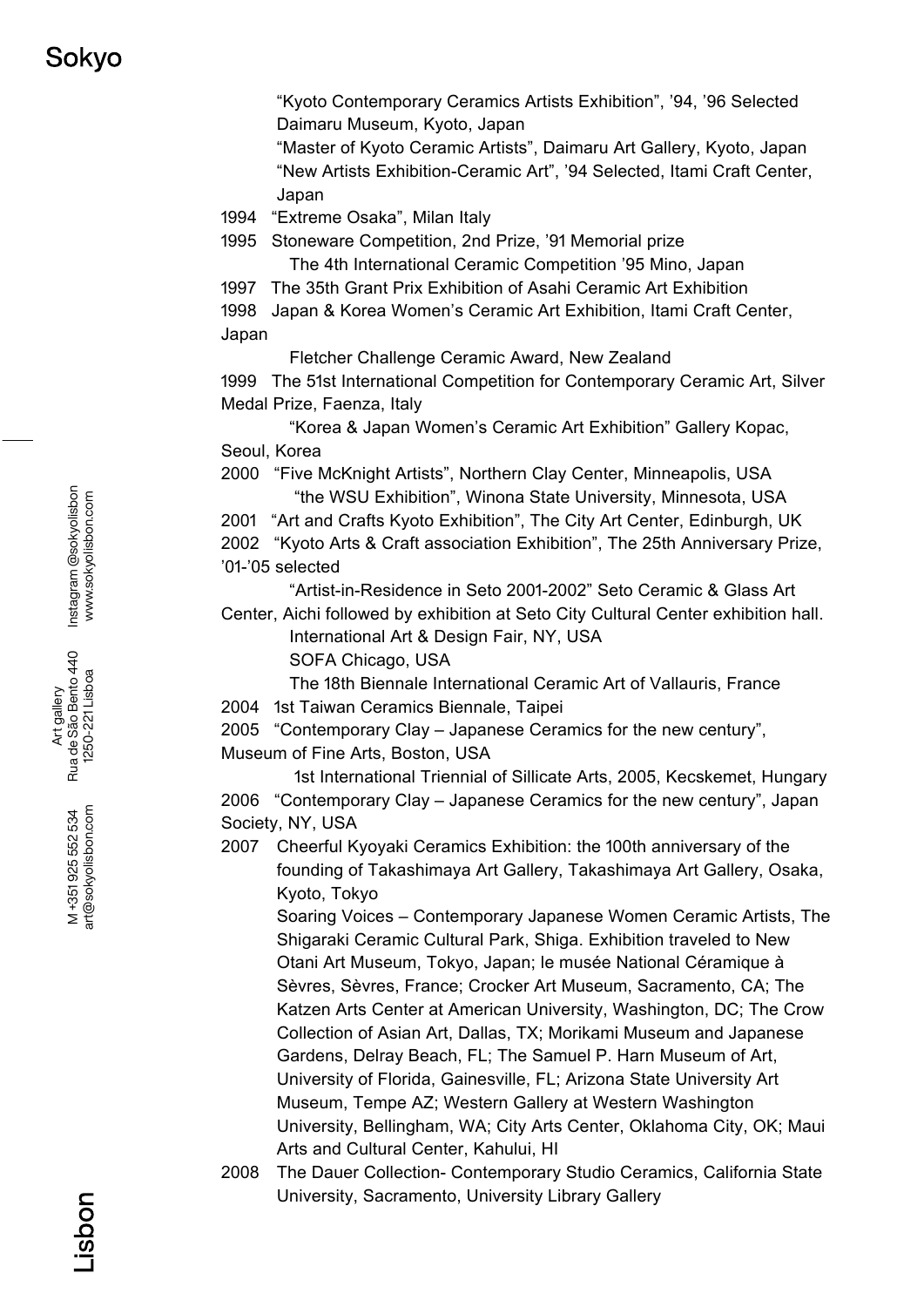# Sokvo

2009 Breaking from Tradition Japanese Ceramics Today, Harvey/Meadows Gallery, Aspen in conjunction with Joan B. Mirviss, LTD., New York Paramita Museum of Ceramic Art Grand Prize Exhibition, Paramita Museum of Ceramic Art, Mie Through the Seasons: Japanese Art in Nature, Stone Hill Center, Sterling and Francine Clark Art Institute, Williamstown, MA Touch Fire: Contemporary Japanese Ceramics by Women Artists, Smith College Museum of Art, Northampton, MA 2010 The 21st Century Exhibition of Japanese Art, Tokyo Bijutsu Club (traveled to Kyoto, Kanazawa, Toyama and Osaka) International Academy of Ceramics, National Ceramic Museum in Sevres, Paris, France Collect, the Saatchi Gallery, London, U.K. Cologne Fine Art & Antiques, Cologne, Germany Eiko Kishi, Emmanuel, Clara Scremini Gallery, Paris 2011 Kikuchi Biennale IV, Musée Tomo, Tokyo Ceramica Viva: I Ceramisti Giapponesi Premiati a Faenza [Japanese awardees of International Faenza Ceramic Festival, Istituto Italiano di Cultura, Tokyo Pavillon des Arts et du Design, Paris, France Masters in the Making, Australia Ceramica Viva, Japanese award-winners exhibition of Faenza International Ceramic Art Competition, Italian Culture Institute, Tokyo Kyoto Art Crafts Creators Union Exhibition, the Museum of Kyoto Contemporary Japanese Ceramic Sculptures by Four Women Artists, Asian Art Museum, San Francisco The 21st Century Exhibition of Japanese Art, Tokyo, Kyoto, Osaka, Nagoya, Kanazawa, Toyama 2012 Women and Arts Exhibition, Australia Japanese Ceramics from the William Bayer Collection, Robert F. Agrella Art Gallery, Santa Rosa Junior College, CA 2013 Fired Earth, Woven Bamboo. Contemporary Japanese Ceramics and Bamboo Art, Museum of Fine Arts, Boston 2014 The Betsy and Robert Feinberg Collection: Japanese Ceramics for the Twenty-first Century, The Walters Art Museum, Baltimore

### **Collections**

Art & Design Museum, NY, USA

International Museum of Ceramics, Faenza, Italy

Kecskemet International Ceramics Studio, Kecskemet, Hungary

Minneapolis Institute of Arts, USA

National Ceramic Museum, Sevres, France

New Orleans Museum of Art, USA

Northern Clay Center, Minneapolis, USA

Instagram @sokyolisbon Instagram @sokyolisbon www.sokyolisbon.com www.sokyolisbon.com

Art gallery<br>Rua de São Bento 440<br>1250-221 Lisboa Rua de São Bento 440 1250-221 Lisboa

> art@sokyolisbon.com art@sokyolisbon.com M+351925552534 M +351 925 552 534